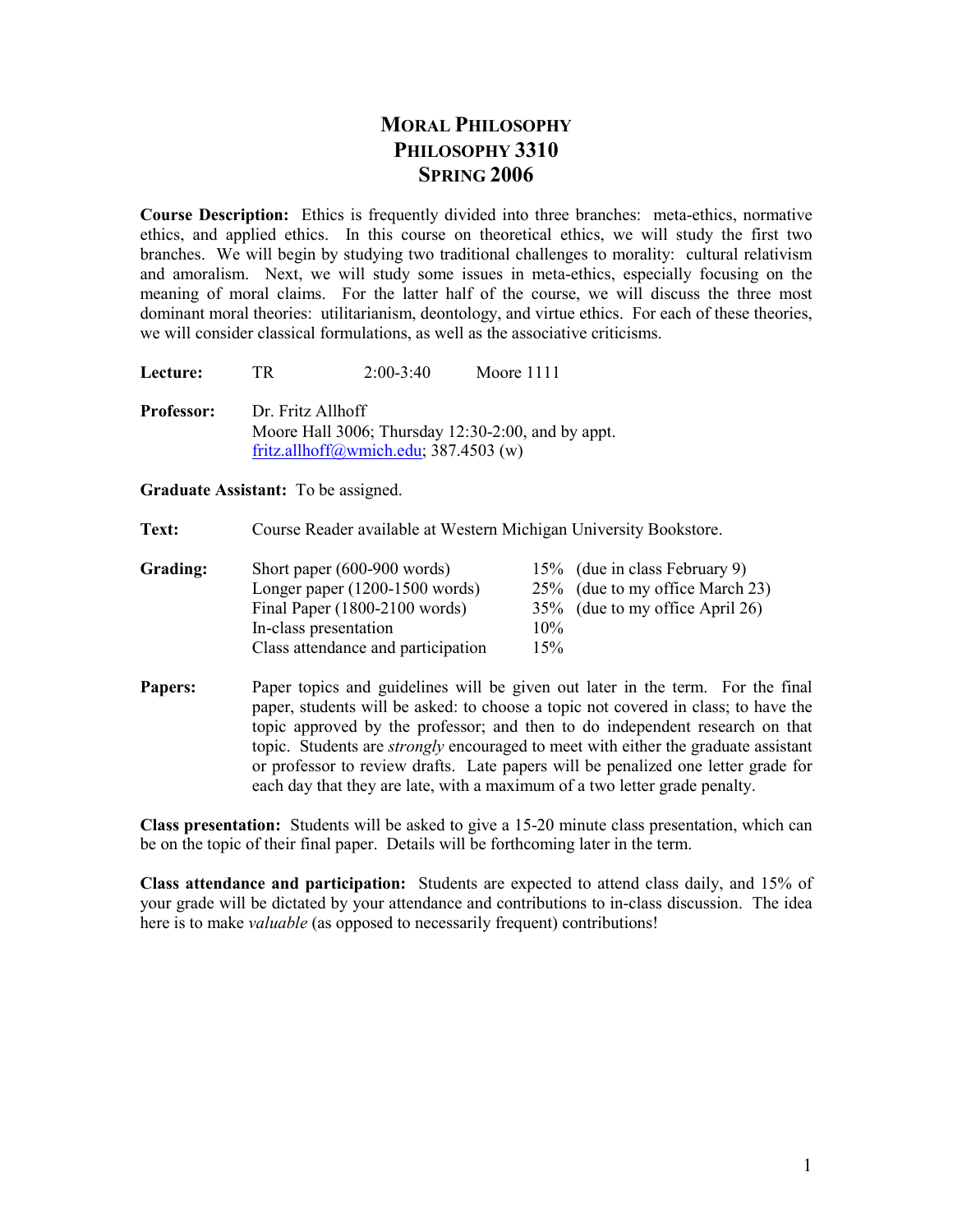## **TETATIVE LECTURE SCHEDULE AD READIG ASSIGMETS**

| 3. T<br>oduction<br>$\overline{1}$<br>to<br>thics<br>. . |  |
|----------------------------------------------------------|--|

### **Unit 1: Challenges to Morality**

| 1.1 Cultural Relativism           |                                                       |
|-----------------------------------|-------------------------------------------------------|
| Arguments and Cultural Relativism | William Graham Sumner, "Cultural Relativism"          |
|                                   |                                                       |
|                                   |                                                       |
| Responses to Cultural Relativism  | James Rachels, "The Challenge of Cultural Relativism" |

### **1.2 The Amoralist's Challenge**

| Gyges' Challenge       | Plato, excerpts from The Republic        |
|------------------------|------------------------------------------|
| and Socrates' Reply    | Plato, excerpts from <i>The Republic</i> |
| <b>Class Cancelled</b> |                                          |

### **Unit 2: Meta-Ethics**

### **2.1 The Meaning of Moral Claims**

|    | The withing of within Chain                            |                                                                                                   |
|----|--------------------------------------------------------|---------------------------------------------------------------------------------------------------|
| 7  | Divine Command Ethics                                  | Plato, <i>Euthyphro</i>                                                                           |
| 8  | Simple Subjectivism (and Cultural<br>Relativism again) | James Rachels, "Subjectivism in Ethics" (§3.1-3)                                                  |
|    | Secular Objectivism                                    | Renford Bambrough, "A Proof of the Objectivity of<br>Values"                                      |
| 10 | <b>Emotivism and Error Theory</b>                      | James Rachels, "Subjectivism in Ethics" (§3.4-7); John<br>L. Mackie, "The Subjectivity of Values" |
|    | <b>First Paper Due</b>                                 |                                                                                                   |

## **Unit 3: Normative Ethics**

# **3.1 Utilitarianism**<br>The Principle of Utility **11** The Principle of Utility John Stuart Mill, excerpts from *Utilitarianism* John Stuart Mill, excerpts from *Utilitarianism* **12** The Hedonic Calculus and Quality of Pleasure 13 Objections to Utilitarianism Robert Nozick, "The Experience Machine" and John Rawls "Separateness of Persons" **14** Objections to Utilitarianism (cont.) Bernard Williams, "Jim and the Indians" and Peter Railton, excerpts from "Alienation, Consequentialism, and the Demands of Morality" **15 Spring Break (no class) 16 Spring Break (no class) 17 The Deterrence Theory of Punishment** Jeremy Bentham, excerpts from *The Principles of Morals and Legislation*